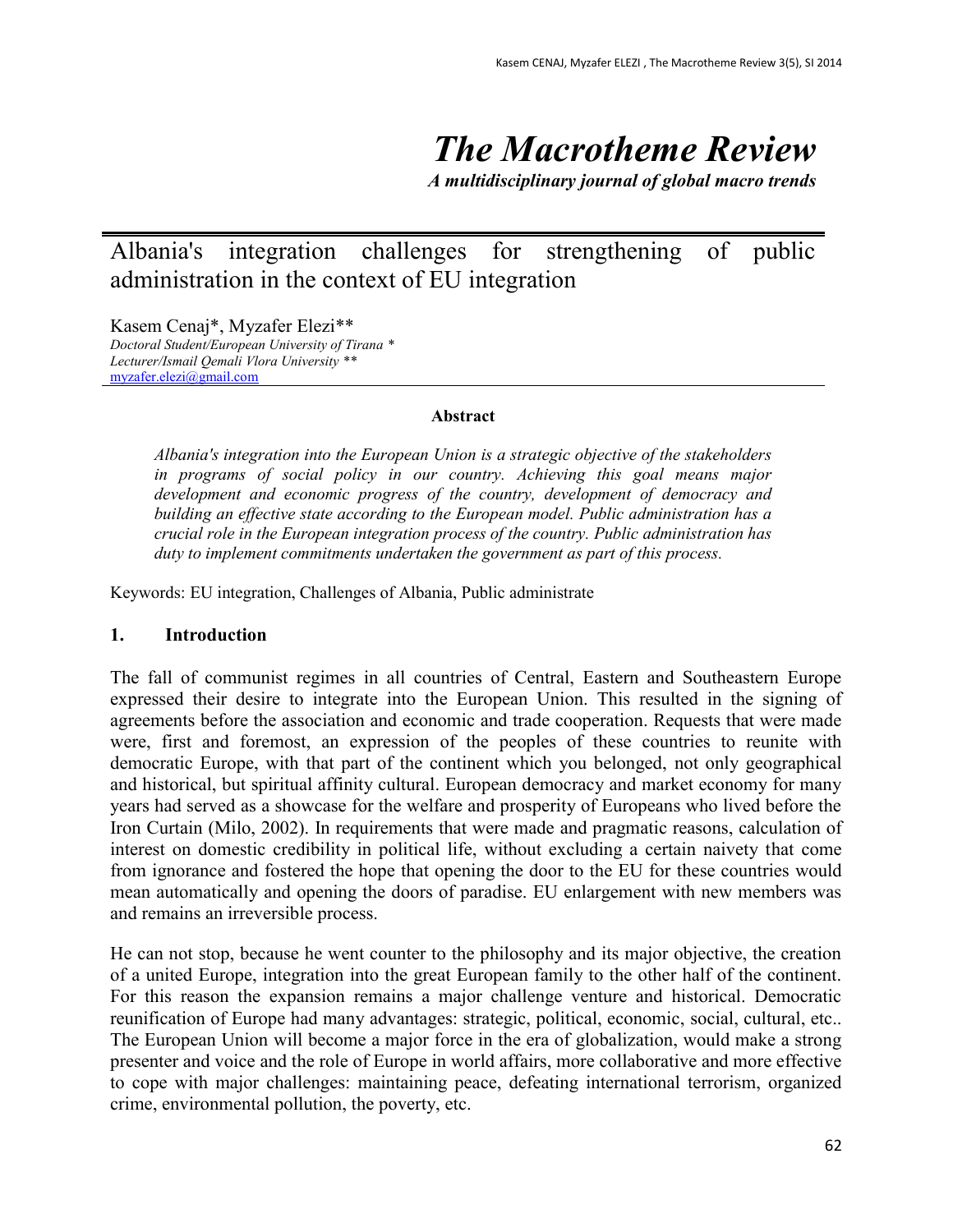It will create all the space in a unique European political, defense of the democratic rights of the minority, and amounted to harmonize foreign policy and security, will further expand the European single market and protect, develop and better integrate cultural values of each nation. Besides positive and optimistic estimates for the further expansion of the European Union in the last decade of the twentieth century, and appeared to opposing opinions and attitudes, negative and pessimistic, reservations and hesitations. The debate about this issue included political circles and institutions of the EU national, academics and university researchs, media elites and segments of civil society. Calls for a cautious policy had an argument membership cost and negative impact that could bring in enough areas that, even without the other members, were problematic. One of the most striking examples was the issue of employment. Rapid membership countries of central and eastern Europe in the EU, or all forms of immigration to Europe will further burden the situation, when it was known that in 1996 in member countries there were 19 million unemployed.

The importance of agriculture in the economy of these countries is very large relative to the weight it has in the EU as in the level of gross domestic product and in that employment. Immediate acceptance of these countries to the EU would increase budget spending much more on agriculture. Such action going counter to the interests of a few large member countries of the EU and European farmers generally. So would create difficulties in the distribution system of financial support from rich regions to poorer ones EU. Socio-economic parameters of these countries were poor compared with those of the EU and they were serious obstacles in the way of membership. Public opinion of the member countries of the EU is almost only half divided on the issue of accepting new members and only a simple majority is declared in favor of some candidates from focal Europe, South East, proving it by numerous surveys. Postcommunist transition difficulties, social and economic backwardness inherited from these countries, as well as the pressure of a good part of the public did European leaders and EU institutions to formulate balanced opinions on the issue of enlargement. Historical dimension of the issue and dilemmas that accompany it were reflected in European politics and legitimized in a documentary series of acts of the institutions of the European Union.

## **2. Integration process and challenges**

Discipline of the enlargement process and encode the accession of new members to the new circumstances was the first important act, which approved the European Union after the collapse of the initial euphoria that caused the fall of communism in Europe both sides. In 1992 the European Commission was tasked to draft a report on the future relations between the community and the countries that wanted integration.

This report entitled "Europe and its expansion challenges" was presented at the meeting of the European Council in Lisbon in June 1992, while another named "Towards a closer association with PECO" consideration was given to the European Council, a year later, at its meeting in Copenhagen. Copenhagen European Council adopted the basic criteria through compliance and enforcement of which the associated countries of Central and Eastern Europe can become members of the European Union. Document adopted at this meeting and who took the name of the Danish capital will become a very important reference point to assess the preparations of a particular country to be accepted into the EU.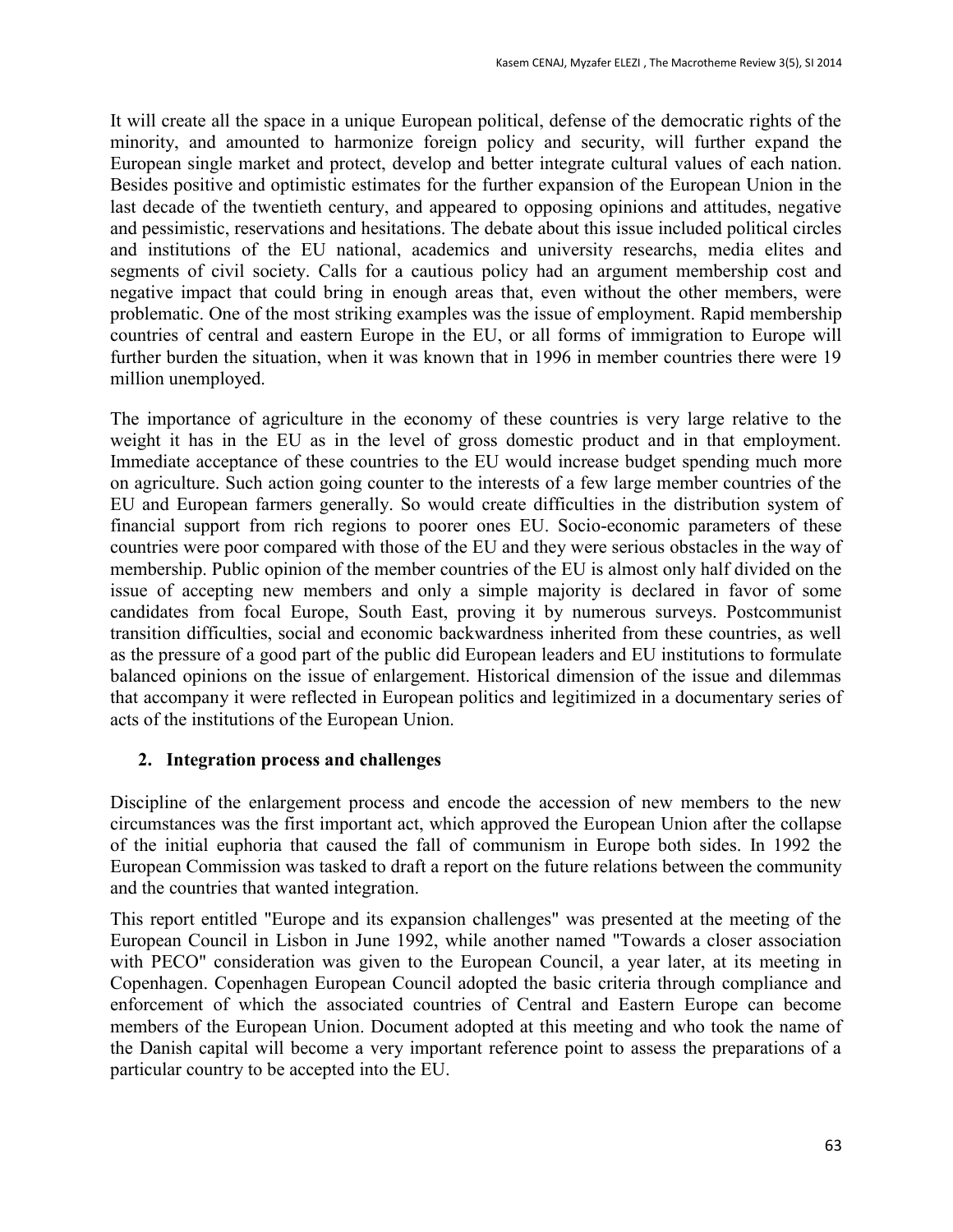It states explicitly that 'acceptance will be made at the time of association when a country is able to meet the obligations of membership by completing economic and political conditions required.To respect the political criteria candidate countries must meet five conditions:

- Stability of institutions;
- Guarantee the democratic character of the political regime;
- Implementation of the rule of law;
- Respect for human rights;
- Respect for and protection of minorities.

As regards the economic criteria was important achievement of two primary criteria:

- The existence of a market economy and its stability;
- Capacity to cope with competitive pressure and economic market forces in the functioning of economic and monetary union.

The document also urged the necessity for admission capacity to fulfill the obligations of accession, including the assumption of objectives in the political union and economic and monetary union. Candidate countries were required to be legislation and rules of the EU and efficiently administer financial assistance, through a reform of the legal and administrative system. Copenhagen criteria defined principled basis of opening the gates of the EU birth right. But to assist this process it was necessary to rely candidate countries to ensure the fulfillment of these criteria. In this way passed the pre-accession strategy which was designed to reinforce the EU's relations with these countries and help them meet the conditions already prescribed for membership.<sup>1</sup>

The strategy contained four elements key:

- Implementation of association agreements (European agreements);
- Support the transition process through the PHARE program;
- Structured dialogue with the EU institutions and
- Preparation of the associated countries integration in the internal market.

Madrid European Council gave a further impetus to the process of accession of central and eastern Europe. He tasked the European Commission to prepare an opinion on each candidate country and a study on the implications of enlargement in various community policies (Bast Jurgen, 2003 ) . Also, the Commission was asked to do an analysis of possible transition arrangements and temporary exceptions for individual candidates. Adopted Amsterdam Treaty which adopted the 'A protocol on the institutions in the perspective of enlargement of the European Union'. Based on the request of the Madrid European Council, the Commission in its document 'Agenda 2000', expressed his thoughts on each candidate country.

He initially had reviewed the progress made by PECO under the association agreements and then had an assessment of the candidate countries on the basis of their adherence to the three political criteria:

- Democracy and rule of law;
- Human rights and respect for minorities.

 $\overline{a}$ 

<sup>&</sup>lt;sup>1</sup> Eesels, Wolfgang, Europa From A-Z, fq 232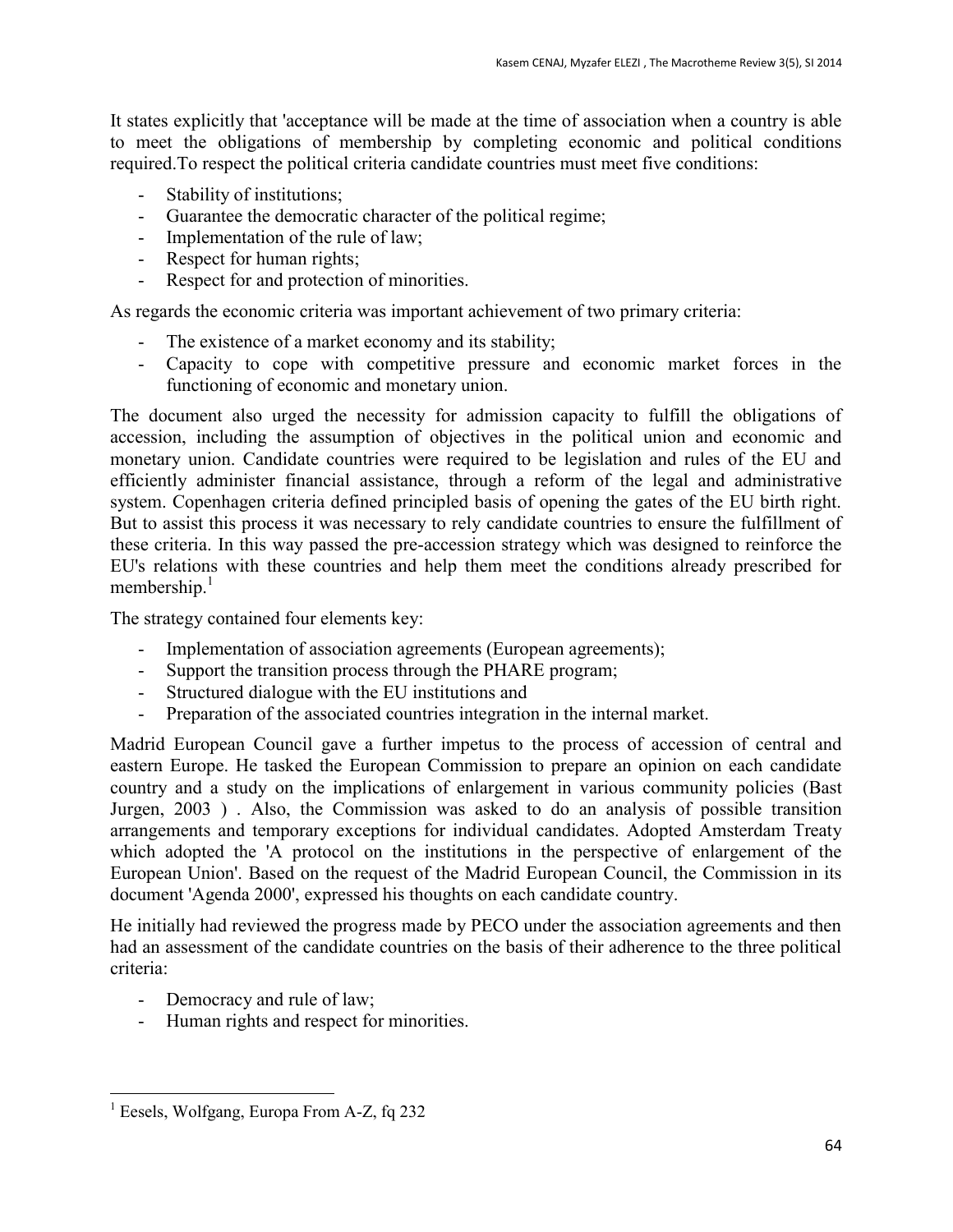On the proposal of France, the European Council decided to organize a European conference, at the level of Heads of State and Government of the member countries of the EU candidate countries that will be followed by another meeting in October of that year at the level of foreign ministers (Tuci., 2003) . European Conference would be a multilateral forum of political consultation, which would have to object to address issues of general interest to the participants, with the aim to develop and intensify their cooperation in the field of foreign policy and security, justice of affairs as well as in other areas of mutual interest like the economic and regional cooperation. Further EU Council on the proposal of the Commission adopted a regulation framework for accession partnership and set the principles, priorities and intermediate objectives and conditions of each partnership.

## **3. Challenges of strength of public administrate**

The European integration process has direct implications for public administration reform process. While there is no common body of the EU legislation to regulate the functioning of public governance, the historical experience of the most recent EU enlargements has crystallised the so called European principles of public administration, which countries need to follow in order to approximate EU standards. The European principles of public administration can be applied to individual countries, or economies, regardless of whether or not they seek EU membership ( Bayramov,V. & Hovhannisian,K. & Kasemets,K.& Pikulik,A.& Secrieru,A. & Sekarev, A. & Shanghina, L., 2011). Albania has participated in periodic political and economic dialogue with the EU through the SAA structures. Committee meetings and the Stabilisation and Association Council held in March and May 2013.

There are six subcommittees held meetings and a meeting of the task force for public administration reform. Albania participates in multilateral economic dialogue with the Commission and the member states of the EU to prepare the country to take part in multilateral surveillance and economic policy coordination within the Economic and Monetary Union of the EU (Ministery of Integration, 2013). For the purpose of the report, we refer to **governance** as formal and informal arrangements, which determine the way public decisions are taken and respective public actions carried out from the perspective on maintaining the country's constitutional values (UN, 2007).

Public administration has a fundamental role in the European integration process of the country. It's public administration has a duty to implement commitments undertaken the government as part of this process. The arrangements also comprise management and coordination of the whole set of government activities related to implementation of laws and delivery of public services to the society *(* Brown, K. & Repucci,S., 2009*.)* .

Problems that is facing public administration during the transition have been numerous: they ranged from recruitment of civil administration based political connections, arbitrary movements and holidays from work, lack of work practices and the necessary logistics , to inadequate training, poor work performed by employees monitoring structures of administration, low wages and the general lack of motivation of civil servants. This state of public administration has been noted by the European Commission in monitoring reports on Albania.

In particular, the European Commission has been very skeptical about the ability of Albania's public administration to implement the Stabilisation and Association Agreement. This has been one of the main reasons for delaying so long the signing of the SAA. Public administration has as object the realization of the values that reflect the interests of the state or of a particular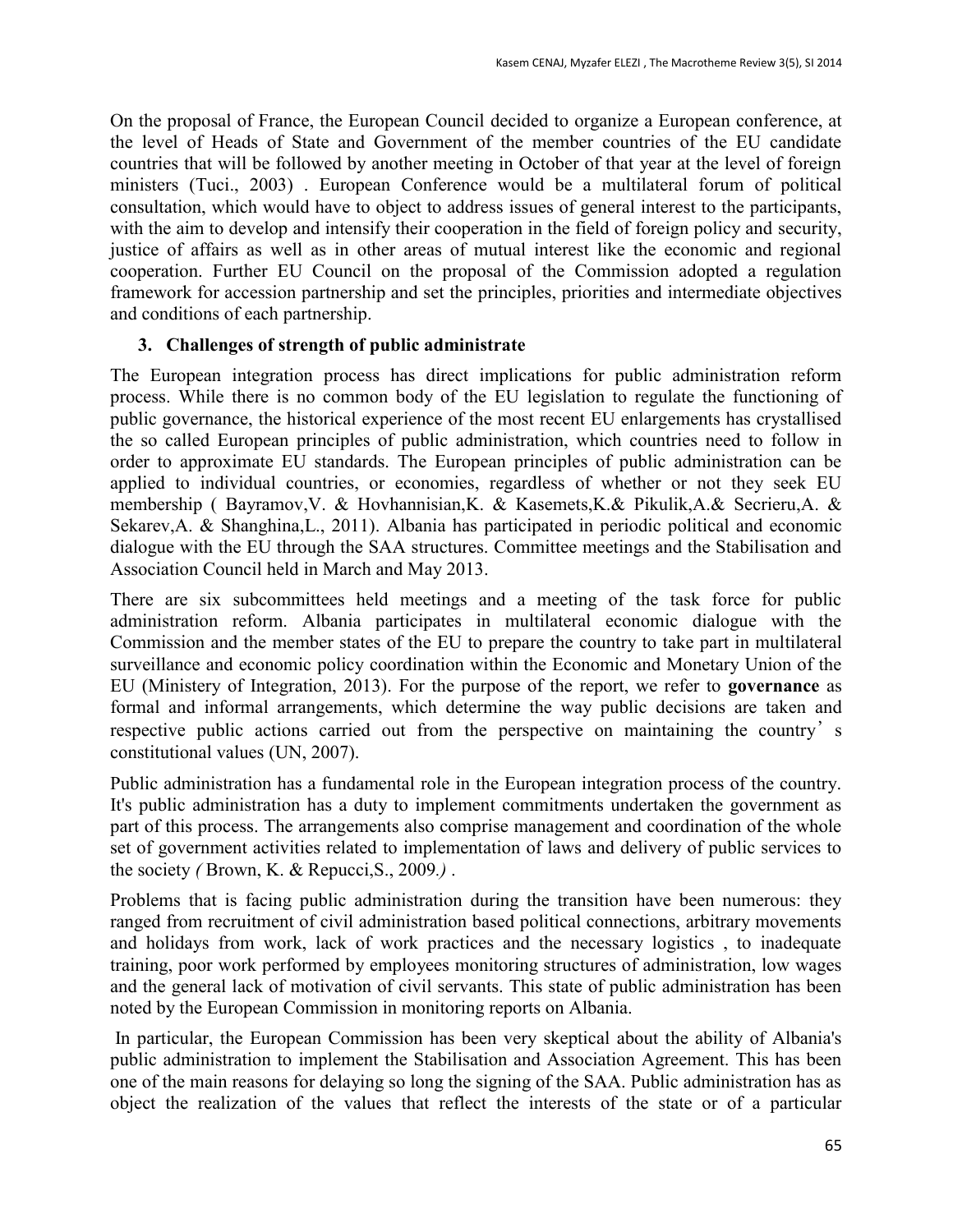community, recognized as such by the state, values that are drawn in the form of legislative acts p.sh.m. rights and fundamental freedoms.From the scope of its organization and law enforcement, public administration is closely related to the legislative and judicial powers, whose decisions are executed in the context of public administration.

Public administration is closely associated with the executive power, but it is not identified only with this power, because it has a wider coverage area. Public administration is distinguished from private administration of its public character, as a service to the general interest of society or a community of people with no limit (Dobjani, 2007) .

Albania's obligations foreseen in the SAA will be accompanied by large funds within community assistance programs. This means that the more progress Albania in the integration process, the greater will be the financial assistance of the European Community. On the other hand, since the phenomenon of corruption is not an isolated case in the Albanian public administration, but he often faces and wider, it is natural that Brussels does not want money from income tax on European citizens to enrich some people illegally in Albania. Without a public administration capable of understanding the integration process and the will of the appropriate professional consciousness, the process of EU integration of Albania can not progress.

# *3.1 Fighting gains corruption*

The Council of Ministers "On the structure and organization of public institutions" is implemented at the central level. With a view to meeting the target of 2.5% in 2010, the proportion of temporary contracts with governmental agencies was reduced even further, currently 4.8%. Department of Public Administration is not fully able to implement its decisions or to coordinate effectively with other institutions, partly due to budgetary constraints. Management Information System of Human Resources is not fully functional second phase of the pilot is faced with considerable delays (Ministery of Integration, 2013). A public administration reform (PAR) is understood as deliberate changes to the structure and processes of public sector organisations with the objective of getting them (in some sense) to run better (Pollitt, C.  $\&$ Bouckaer,G. , 2000,) .

The fight against corruption is a top priority of the country. Given how fundamental vision restoring the rule of law, the government is committed, seeking the engagement of the whole society, with a determined, serious governance, commitment, high accountability in the exercise of power and transparency, to dismantle the system of corruption and monopolies , increasing the strength of the rule of law by ensuring equality before the law for all and the rule of the latter full. For this purpose, in addition to deep institutional reforms, the government will pay attention to some fundamental aspects directly related to increasing the level of law enforcement.

On the whole, there has been progress in the reform of public administration and is taking a big step in this key with the approval of the Civil Service Law. Now there is an urgent need to implement it in practice and based on merit (Ministery of Integration, 2013). Should accelerate the implementation of existing legislation and administrative acts. Department of Public Administration should be strengthened. Independent institutions should be improved and their recommendations are taken into consideration. Efforts are needed to further depoliticize public administration, to ensure continuity, to fight corruption, strengthen meritocracy in appointments, promotions and dismissals, to increase its efficiency and financial sustainability.